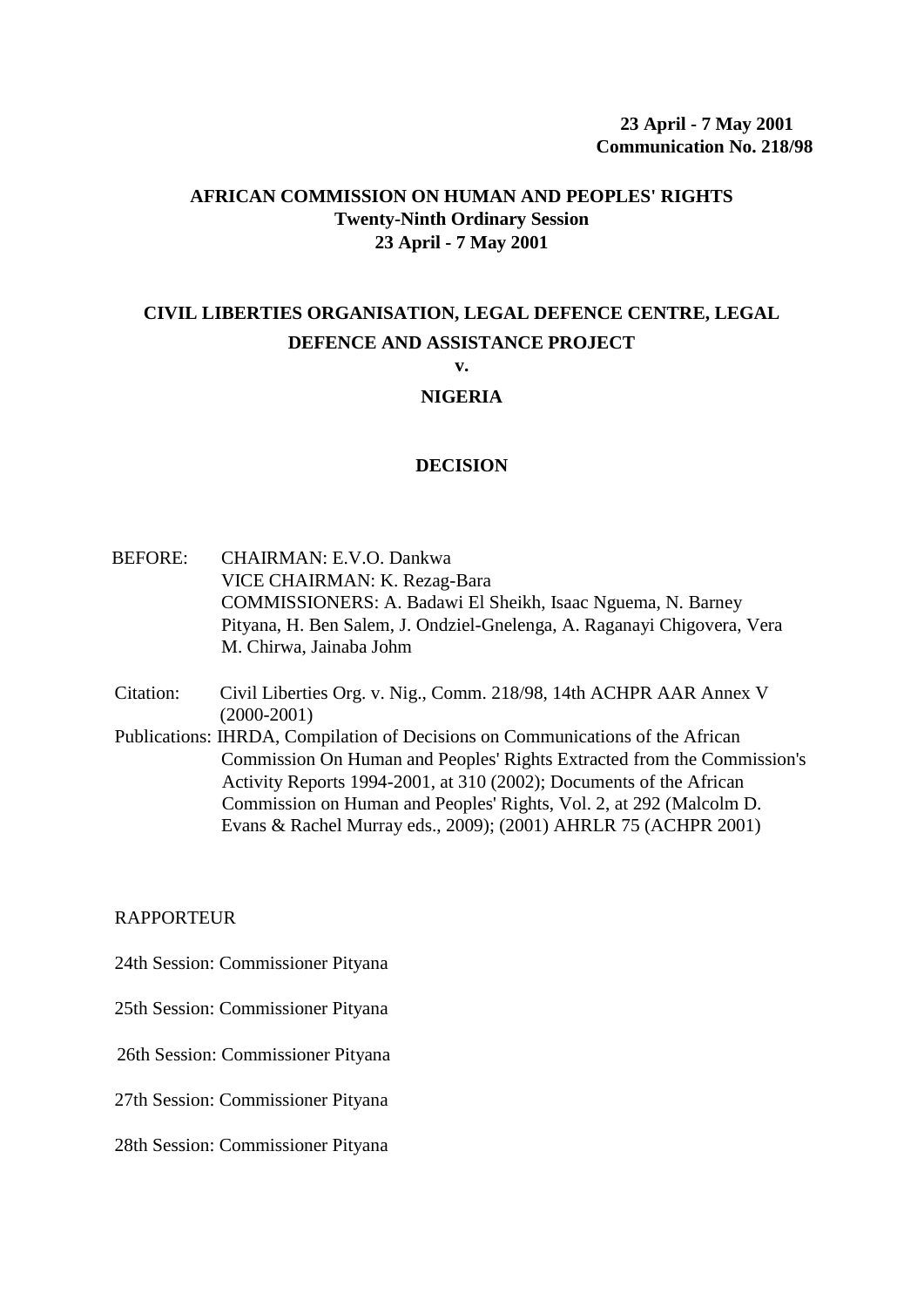29th Session: Commissioner Pityana

SUMMARY OF FACTS

1. The authors of the communication are three NGOs based in Nigeria with observer status with the African Commission. Nigeria is a State Party to the African Charter on Human and Peoples' Rights.

2. The Communication was received on 3rd August 1998.

3. The authors allege a violation of the African Charter in that

i) An unfair trial in respect of the trial and conviction of Lt. Gen. Oladipo Diya and four other soldiers and a civilian;

ii) The above mentioned victims were convicted and sentenced to death by a Special Military Tribunal for an alleged coup plot to overthrow the Nigerian Military Government under Gen. Sani Abacha;

4. It is alleged that on December 21st 1997, the Nigerian Military Government announced that it had uncovered a coup plot. Following this, 26 persons were arrested including Lt. Gen. Oladipo Diya, Major General Abdukadir Adisa, Lt. Gen. Olarenwaju, Col. Akintonde and Professor Odekunle.

5. It is also alleged that in January 1998, the Nigerian Military government set up a Military Panel of Inquiry to investigate the alleged coup plot. Before the trial, the government displayed to a selected audience, videotapes of supposed confessions by the suspects.

6. On 14th February 1998, a Special Military Tribunal was constituted. Members of the tribunal included serving judges, but the Chairman is a member of the Provisional Ruling Council (PRC).

7. The decision of the tribunal is not subject to appeal, but confirmation by the PRC, the members of which are exclusively members of the armed forces.

8. The Tribunal concluded its proceedings in early April 1998 and on 28th April 1998, announced the conviction and sentencing to death of six of the accused, including the five persons mentioned above.

9. The authors contend that the arrest, detention, arraignment and trial of the convicted and sentenced persons was unlawful, unfair and unjust and as such a violation of the provisions of the African Charter on Human and Peoples' Rights.

10. The communication alleges that the following Articles of the African Charter on Human and Peoples' Rights have been violated: Articles 4, 5, 6, 7, and 26.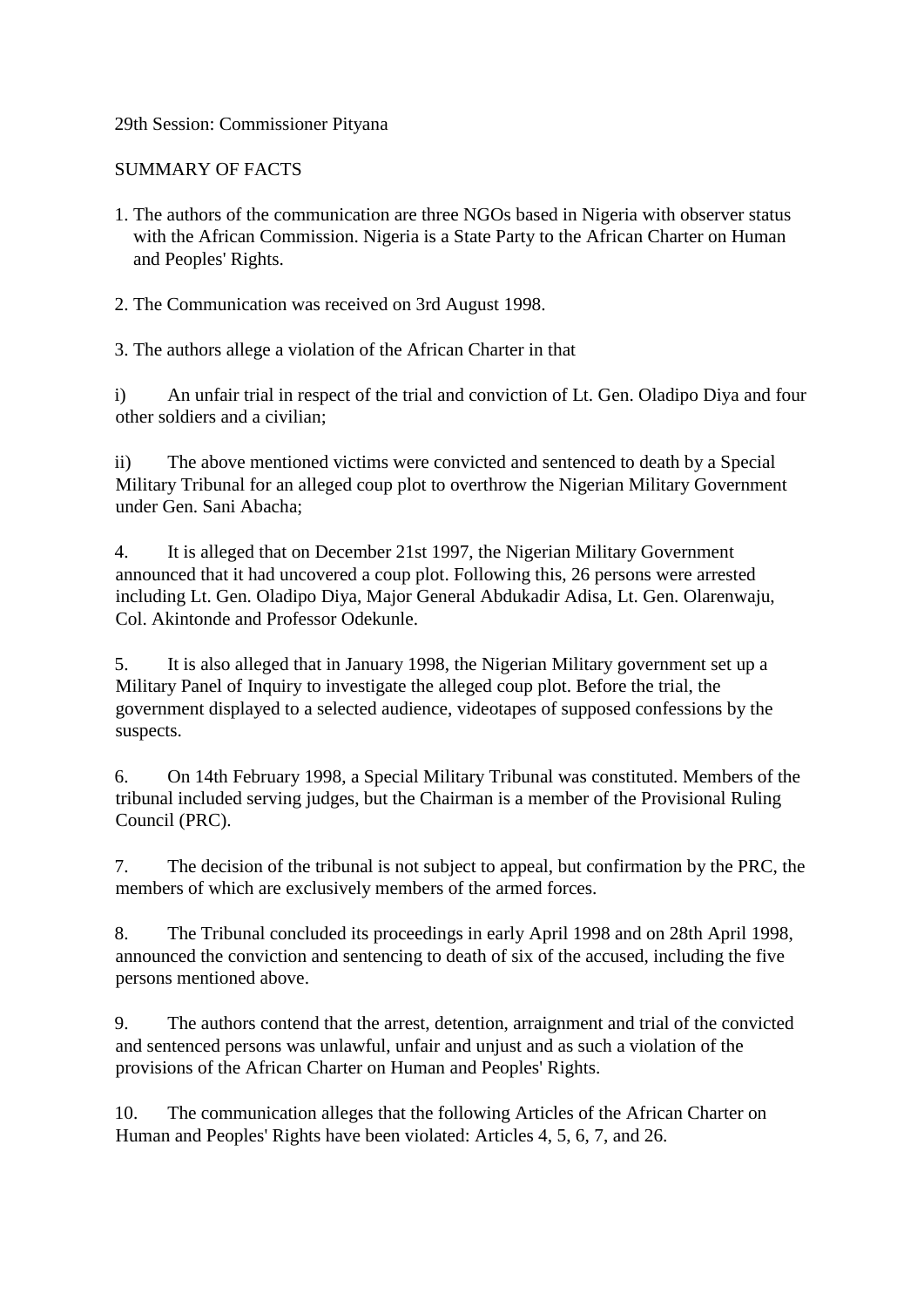### PROCEDURE:

11. At the 24th ordinary session, the Commission considered the communication and decided to be seized of it.

12. On 26th November 1998, letters were sent to the parties involved informing them of the Commission's decision.

13. At its 25th ordinary session held in Bujumbura, Burundi, the Commission requested the Secretariat to give its opinion on the effect of article 56(7) of the Charter in view of the political developments in Nigeria, and postponed consideration on admissibility to the 26th ordinary session.

14. On 13th May 1999, the Secretariat of the Commission dispatched letters to all the parties notifying them of this decision.

15. At its 26th ordinary session held in Kigali, Rwanda, the Commission declared the communication admissible in line with the recommendation of the Secretariat and requested parties to submit arguments on the merits of the case.

16. By separate letters dated 17th January 2000, all the parties were informed of the decision.

17. On 17th February 2000, the Secretariat received a Note Verbale from the High Commission of the Federal Republic of Nigeria in Banjul, requesting the Commission to forward the following documents to the country's competent authorities to enable them prepare appropriate responses to the alleged violations:

- (a) The Draft Agenda for the 27th ordinary session and the letter of invitation to the said session;
- (b) A copy of the complaint that was attached to the Secretariat's Note; and

(c) A copy of the Report of the 26th ordinary session

18. Further to the above request, the Secretariat of the Commission on 8th March 2000, forwarded all the documents requested, except the Report of the 26th ordinary session, together with a copy of the summary and status of all communications filed against Nigeria which were pending before the Commission during the 26th ordinary session, a copy each of the three communications (Nos. 218/98, 224/98 and 225/98) as submitted by their authors, and a copy of the written response of Media Rights Agenda on the merits of communication 224/98.

19. At its 27th Ordinary Session held in Algiers, Algeria, the Commission found a violation of Article 7 of the Charter and requested the Government of Nigeria to compensate the victims accordingly.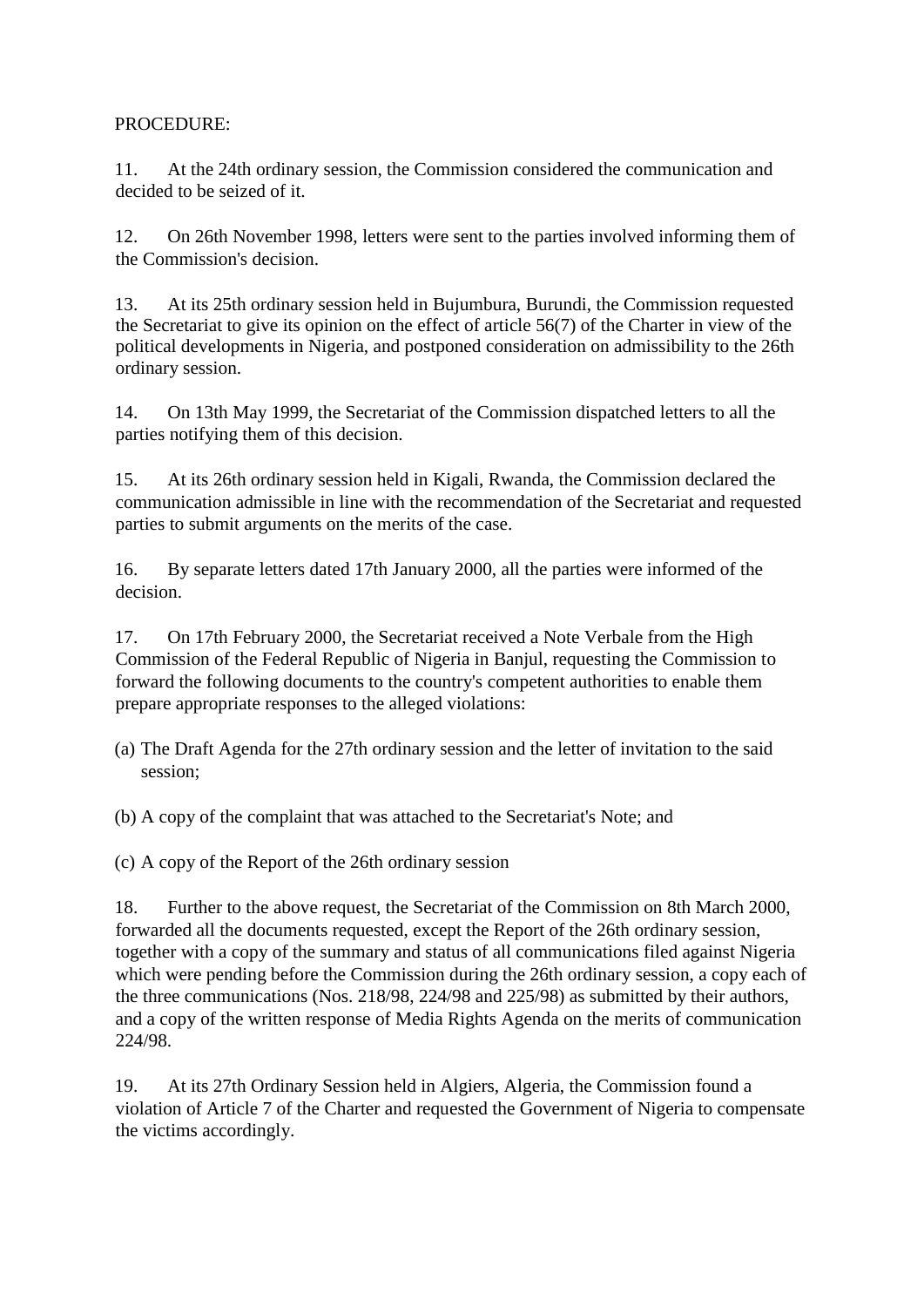20. At its 28th Ordinary Session held in Cotonou, Benin, the rapporteur noted that although a decision had been taken at the 27th Ordinary Session, some amendments were necessary in order to reflect the peculiar nature of trials of soldiers by military tribunals. He undertook to continue working on the case and the matter was deferred to the 29th Ordinary Session.

THE LAW:

## ADMISSIBILITY

21. At its 25th ordinary session held in Bujumbura, Burundi, the Commission requested the Secretariat to give an opinion on the effect of Article 56(7) of the Charter in view of the changing political and constitutional situation in Nigeria. Relying on the case law of the Commission, the Secretariat submitted that based on the well established principle of international law, a new government inherits its predecessor's obligations, including responsibility for the previous government's misdeeds (see Krishna Achutan and Amnesty International / Malawi, communications 62/92, 68/92 and 78/92).

22. The Commission has always dealt with communications by deciding upon the facts alleged at the time of submission of the communication (see communications 27/89, 46/91 and 99/93). Therefore, even if the situation has improved, such as leading to the release of the detainees, repealing of the offensive laws and tackling of impunity, the position still remains that the responsibility of the present government of Nigeria would still be engaged for acts of human rights violations which were perpetrated by its predecessors.

23. It was noted that although Nigeria was under a democratically elected government, section 6(6)(d) of the Constitution provides that no legal action can be brought to challenge 'any existing law made on or after 15th January 1966 for determining any issue or question as to the competence of any authority or person to make any such law'. This means that there is no recourse within the Nigerian legal system for challenging the legality of any unjust laws.

For the above reasons, and also for the fact that, as alleged, there were no avenues for exhausting local remedies, the Commission declared the communication admissible.

## **MERITS**

24. In interpreting and applying the Charter, the Commission relies on the growing body of legal precedents established in its decisions over a period of nearly fifteen years. The Commission is also enjoined by the Charter and international human rights standards which include decisions and general comments by the UN treaty bodies (Article 60). It may also have regard to principles of law laid down by State Parties to the Charter and African practices consistent with international human rights norms and standards (Article 61). In this matter, the Charter is silent on its application to military courts or tribunals.

25. The issues brought before the Commission have to be judged in the environment of a military junta and serving military officers accused of offences punishable in terms of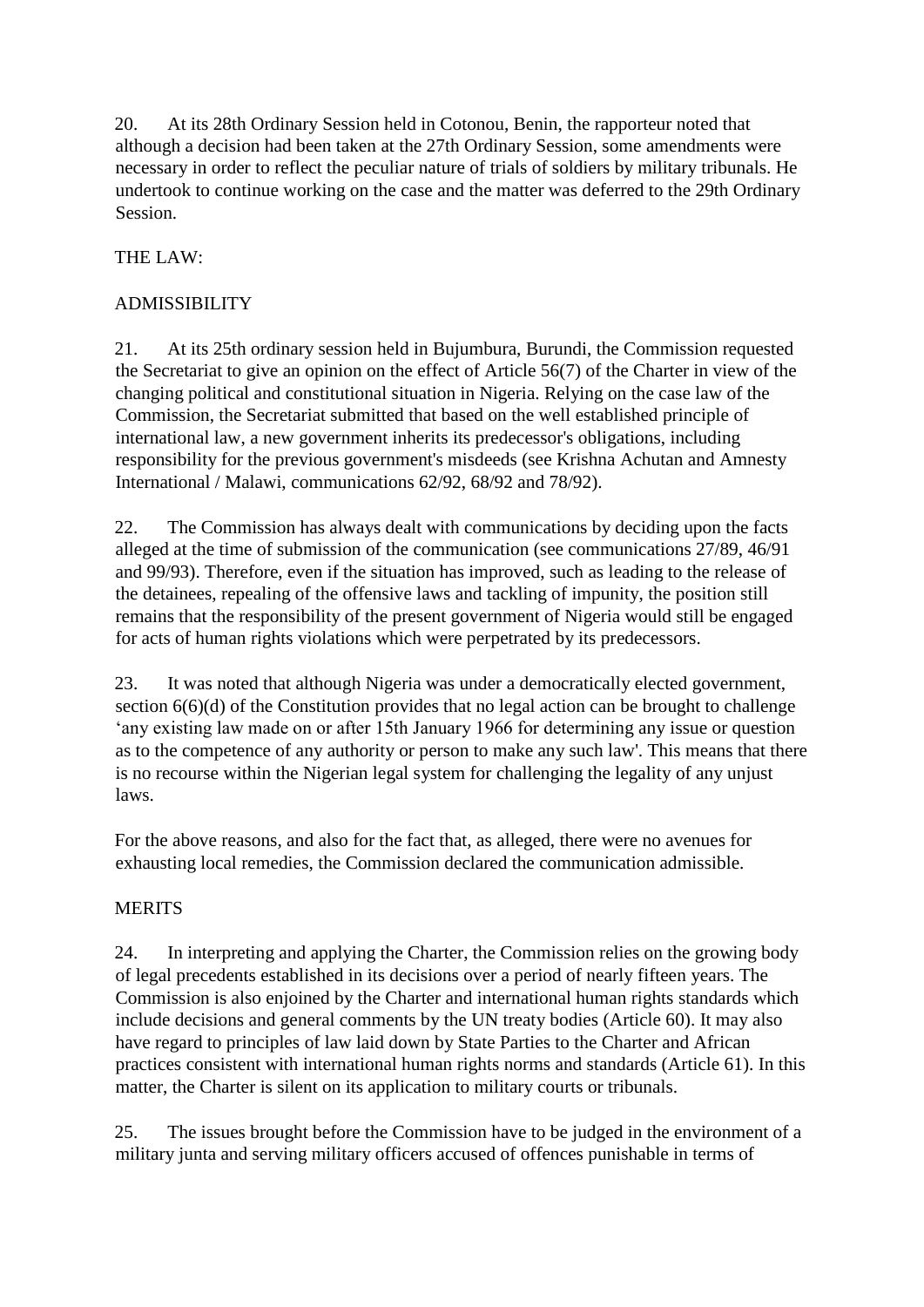military discipline in any jurisdiction. This caution has to be applied especially as pertaining to serving military officers. The civilian accused is part of the common conspiracy and as such it is reasonable that he be charged with his military co-accused in the same judicial process [FN1]. We are making this decision conscious of the fact that Africa continues to have military regimes who are inclined to suspend the constitution, govern by decree and seek to oust the application of international obligations. Such was the case in Nigeria under Military strongman Sani Abacha.

#### --------------------------------------------------------------------------------

[FN1] In General Comment No 13 (XXI/1984) para.4 the UN Human Rights Committee argues that "While the Covenant does not prohibit such categories of courts (military or special courts which try civilians), nevertheless the conditions which it lays down clearly indicate that the trying of civilians by such courts should be very exceptional and take place under conditions which genuinely afford the full guarantees stipulated in article 14." ---------

26. We believe that this decision must indicate the durability of the norms prescribed by the Charter and the duties on whatever system of governance may be in place, to abide by the international norms as well as duties established in international human rights law. It must be clearly understood that the military tribunal here is one under an undemocratic military regime. In other words, the authority of the executive and the legislature has been subsumed under the military rule. Far from this suggesting that military rulers have carte blanche to govern at the whim of a gun, we wish to underscore the fact that the laws of human rights, justice and fairness must still prevail [FN2].

### --------------------------------------------------------------------------------

[FN2] In Communications No: 137/94, 139/94, 154/96 and 161/97 International PEN, Constitutional Rights Project, and Civil Liberties Organisation, Interights on behalf of Ken Saro-Wiwa, Jr/Nigeria, the Commission found that trials held under the Civil Disturbances (Special Tribunals) Decree No 2 of 1987 were in violation of the Charter in that the judgements of the tribunals were not subject to appeal but had to be confirmed by the Provisional Ruling Council, the members of which were military officers. The decree effectively ousts the jurisdiction of the ordinary courts and as such they had no access to a competent, independent, fair and impartial court (vide Compilation; ibid; paras 89-101) ----- ---------------------------------------------------------------------------

27. It is our view that the provisions of Article 7 should be considered non-derogable providing as they do the minimum protection to citizens and military officers alike especially under an unaccountable, undemocratic military regime. The Human Rights Committee in its General Comment No 13 states that Article 14 of the ICCPR applies to all courts and tribunals whether specialised or ordinary. The Committee went on to note the existence of military or special courts in many jurisdictions which, nonetheless, try civilians. It is noted that this could present serious problems as far as equitable, impartial and independent administration of justice is concerned. Such courts are resorted to in order to justify recourse to exceptional measures which do not comply with normal procedures. The European Commission has ruled that the purpose of requiring that courts be "established by law" is that the organisation of justice must not depend on the discretion of the Executive, but must be regulated by laws emanating from parliament. The military tribunals are not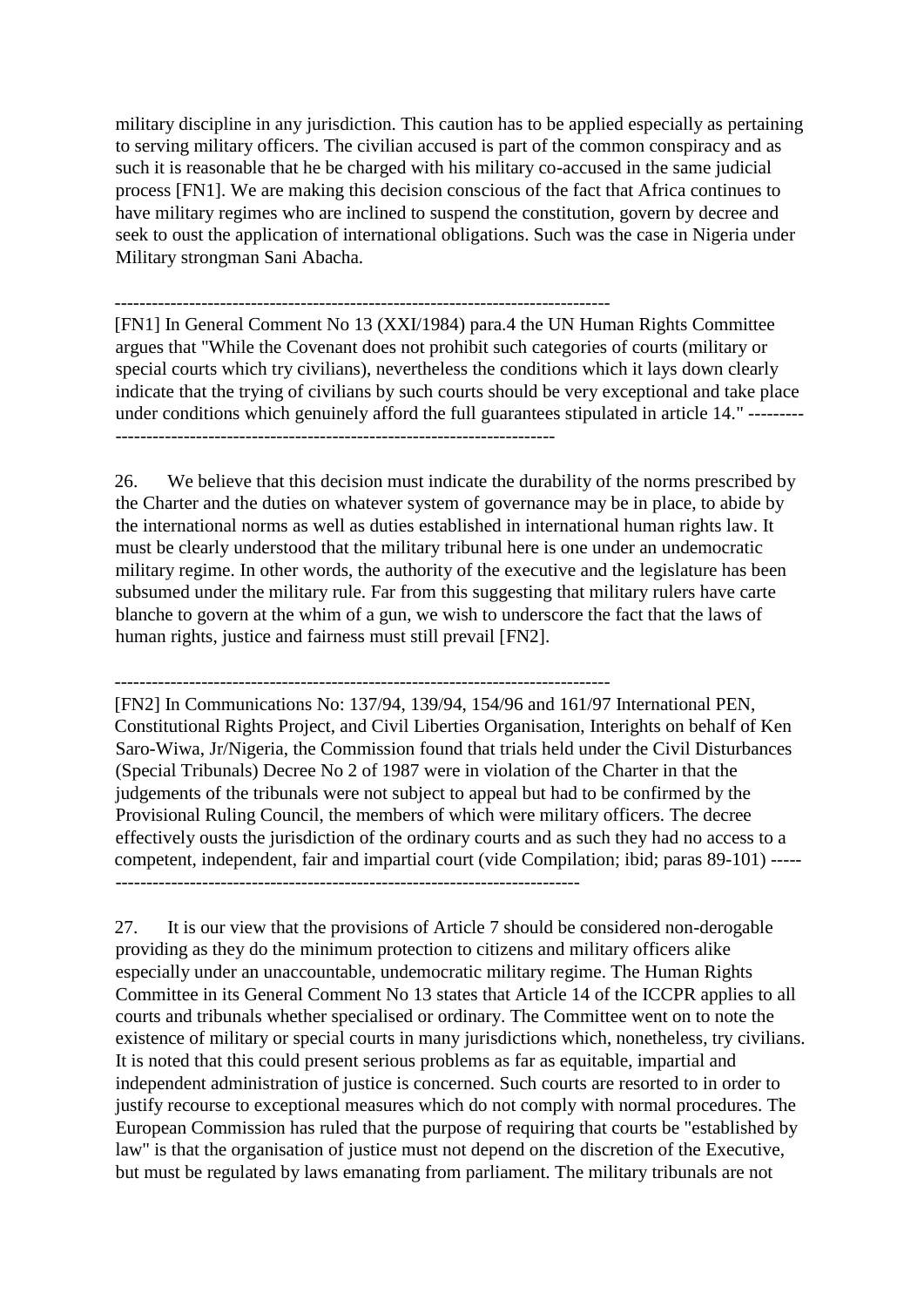negated by the mere fact of being presided over by military officers. The critical factor is whether the process is fair, just and impartial.

28. It is alleged that in contravention of Article  $7(1)(c)$  of the Charter, the convicted persons were not given the opportunity to be represented and defended by counsel of their choice, but rather that junior military lawyers were assigned to them and their objections were overruled. The fairness of the trial is critical if justice is to be done. For that especially in serious cases, which carry the death penalty, the accused should be represented by a lawyer of his choice. The purpose of this provision is to ensure that the accused has confidence in his legal counsel. Failure to provide for this may expose the accused to a situation where they will not be able to give full instructions to their counsel for lack of confidence.

29. Besides, it is desirable that in cases where the accused are unable to afford legal counsel, that they be represented by counsel at state expense. Even in such cases, the accused should be able to choose out of a list the preferred independent counsel "not acting under the instructions of government but responsible only to the accused". The Human Rights Committee also prescribes that the accused person must be able to consult with his lawyer in conditions which ensure confidentiality of their communications. Lawyers should be able to counsel and to represent their clients in accordance with established professional standards without any restrictions, influences, pressures or undue interference from any quarter (Burgos v Uruguay and Estrella v Uruguay).

30. The right to fair trial is essential for the protection of all other fundamental rights and freedoms. In its Resolution on the Right to Recourse Procedure and Fair Trial, the Commission has observed that the right to fair trial includes, among other things, that:

a) In the determination of charges against individuals, the individual shall be entitled in particular to: (i) have adequate time and facilities for the preparation of their defence and to communicate in confidence with counsel of their choice.

- 31. The assignment of military lawyers to accused persons is capable of exposing the victims to a situation of not being able to communicate, in confidence, with counsel of their choice. The Commission therefore finds the assignment of military counsel to the accused persons, despite their objections, and especially in a criminal proceeding which carries the ultimate punishment a breach of Article 7(1)(c) of the Charter (vide the Ken Saro-Wiwa decision cited above).
- 32. The communication alleges that under the military rule, the decision of the military tribunal is not subject to appeal, but may be confirmed by the Provisional Ruling Council. The PRC in this instance arrogates to itself the role of Complainant, prosecutor and judge in its own cause. This, it alleged, is a violation of Article  $7(1)(a)$  of the Charter.

Article 7 (1)(a) of the Charter provides: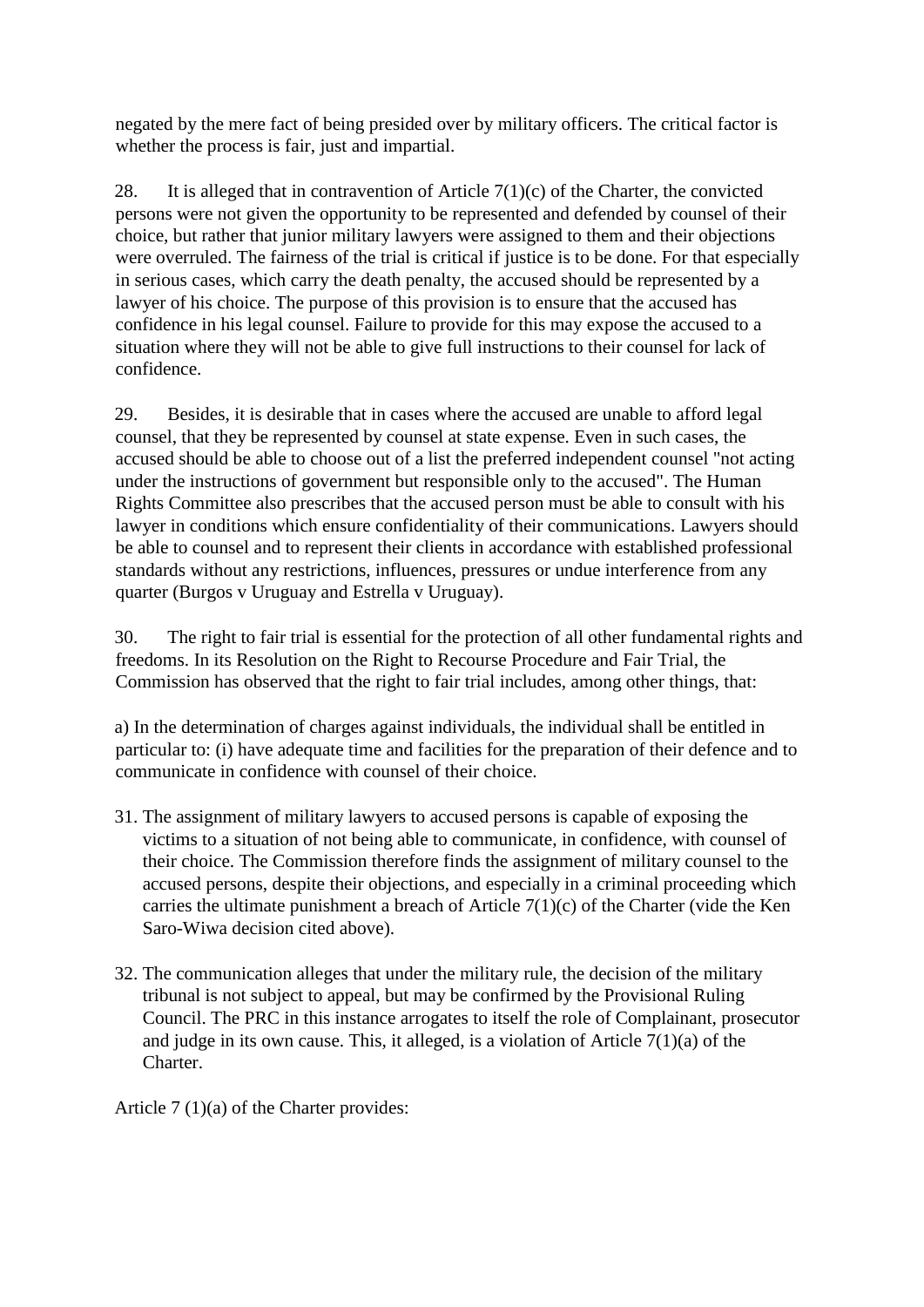Every individual shall have the right to have his cause heard. This comprises: (a) the right to appeal to competent national organs against acts violating his fundamental rights as recognised and guaranteed by conventions, laws, regulations and customs in force.

33. The foreclosure of any avenue of appeal to competent national organs in a criminal case attracting punishment as severe as the death penalty clearly violates the said Article. It also falls short of the standard stipulated in paragraph 6 of the UN Safeguards Guaranteeing Protection of the Rights of Those Facing the Death Penalty, to wit:

Any one sentenced to death shall have the right to appeal to the court of higher jurisdiction, and steps should be taken to ensure that such appeals shall become mandatory.

34. Article 6(4) of the ICCPR also makes provision for this protection. In a case against Nicaragua in 1986, the Inter-American Commission of Human Rights (IACHR) stated that "the existence of a higher tribunal necessarily implies a re-examination of the facts presented in the lower court" and that the omission of the opportunity for such an appeal deprives defendants of due process. In other words, a higher threshold of rights is intended for those who are charged with crimes the sentence of which might be the death penalty (vide: ACHPR Communications 60/91 and 87/93 Constitutional Rights Project/Nigeria).

35. The communication further alleges that except for the opening and closing ceremonies, the trial was conducted in camera in contravention of Article 7 of the Charter. The Charter does not specifically mention the right to public trials; neither does its Resolution on the Right to Recourse Procedure and Fair Trial. Mindful of developments in international human rights law and practice, and drawing especially from General Comment of the Human Rights Committee to the effect that "the publicity of the hearings is an important safeguard in the interest of the individual and of society at large..., apart from exceptional circumstances, the Committee considers that a hearing must be open to the public in general, including members of the press, and must not, for instance, be limited only to a particular category of persons..."[FN3]

-------------------------------------------------------------------------------- [FN3] UN Human Rights Committee General Comment No 13 (XXI/1984) para 6. --------------------------------------------------------------------------------

- 36. The publicity of hearings is an important safeguard in the interest of the individual and the society at large. At the same time article 14, paragraph 1 acknowledges that courts have the power to exclude all or parts of the public for reasons spelt out in that paragraph. It should be noted that, apart from such exceptional circumstances, the UN Human Rights Committee considers that a hearing must be open to the public in general, including members of the press, and must not, for instance, be limited only to a particular category of persons.
- 37. In Le Compte, van Leuven & de Meyere v Belgium, the European Commission held that there is no public hearing unless the court dealing with the matter holds its proceedings in public both when considering the facts and when deciding on the law. While it may be acceptable in certain circumstances for the hearing to be held in camera, the proceedings should remain fair and in the interests of the parties. While there may be circumstances where a trial in camera may be held, for example, where the identity of the accused or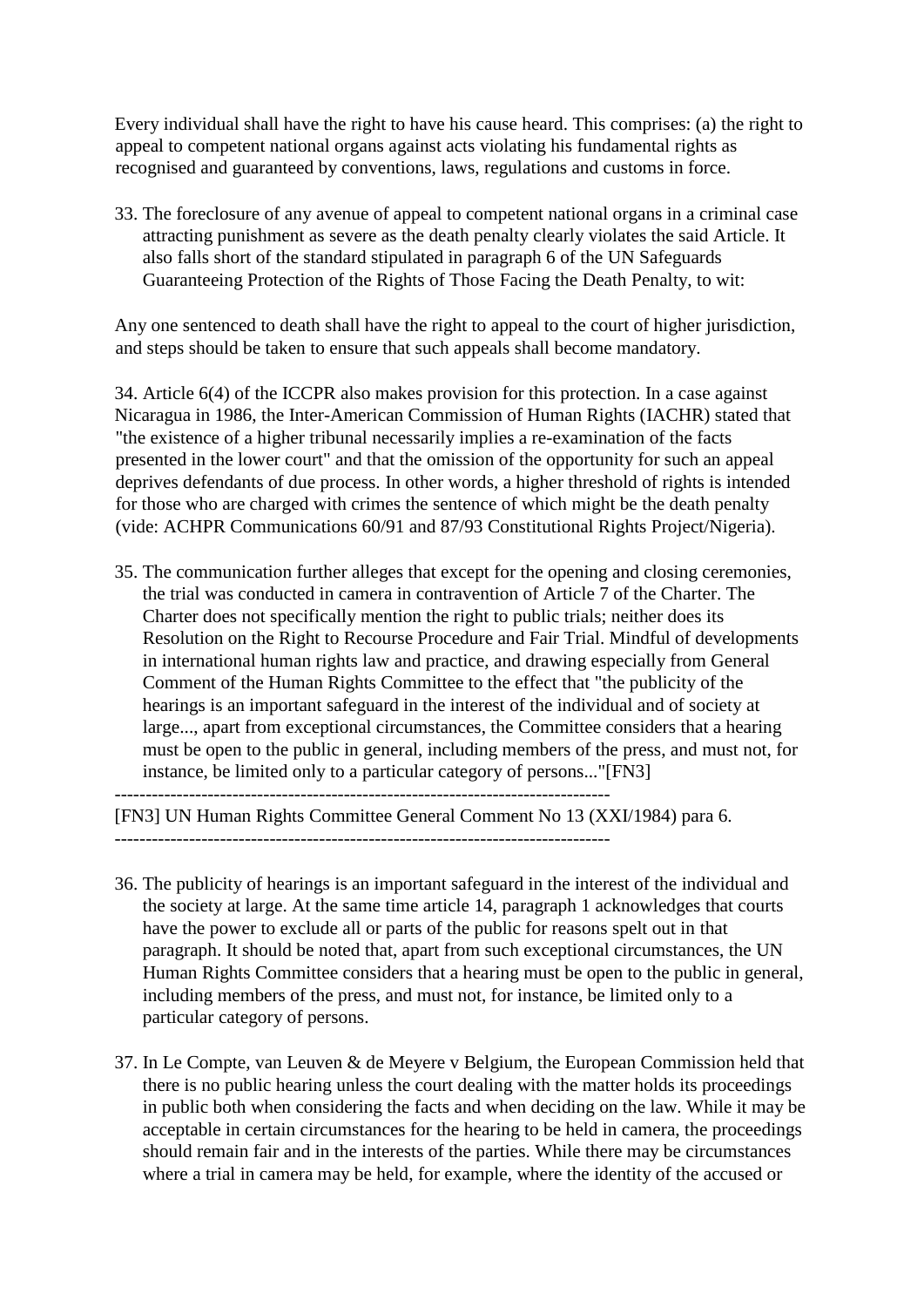the safety of witnesses need to be protected, this does not prescribe a right but is subject to the discretion of the judicial officer.

- 38. Article 14 of ICCPR explains that the trial should also guarantee the right of the accused "to examine or have examined the witnesses against him and to obtain the attendance and examination of witnesses on his behalf under the same conditions as witnesses against him." Where the trial is held in camera, there can be no independent demonstration that these requirements have been met.
- 39. The State party has not shown that the holding of the proceedings in secret was within the parameters of the exceptional circumstances contemplated above. The Commission therefore finds this a violation of the victims' right to fair hearing guaranteed under Article 7 of the Charter.
- 40. Article 7(1)(b) stipulates that

Every individual shall have the right to have his cause heard. This comprises:

(b) the right to be presumed innocent until proven guilty by a competent court or tribunal.

The presumption of innocence is universally recognised. With it is also the right to silence. This means that no accused should be required to testify against himself or to incriminate himself or be required to make a confession under duress (Article  $6(2)$  and  $14(3)(g)$  of ICCPR).

41. In Krause v Switzerland the European Commission noted that this principle constituted a fundamental principle, which protects everybody against being treated by public officials as if they were guilty of an offence even before such guilt is established by a competent court. It has been alleged that videotapes show the accused making confession before other military officials. It is suggested that the officials affirmed the guilt of the accused on the basis of the "confessions". No evidence was led showing that these were the same officials who presided or participated in the Military Tribunal that tried them. The alleged tapes were not presented to the Commission as evidence. In the circumstances, the Commission cannot make a finding on hearsay evidence. We cannot therefore find that the right to presumption of innocence has been violated.

42. The communication alleges that the trial, conviction and sentence of civilians (as at the time of filing of the complaint, one civilian was convicted and sentenced to death) by the tribunal, composed of military personnel as judges, was a breach of Article 7 of the Charter. The Commission is not convinced that in the circumstances of this case, it was possible to have a separation of trials nor has it been alleged that the civilian accused applied for such separation. It may well be that the cause of justice would not have been served by such a separation. In the circumstances and in this respect, we are not in a position to find a violation Article 7(1)(d) of the Charter.

43. The communication alleges that the composition of the tribunal which was presided over by a serving military officer did not meet the requirement of an independent and